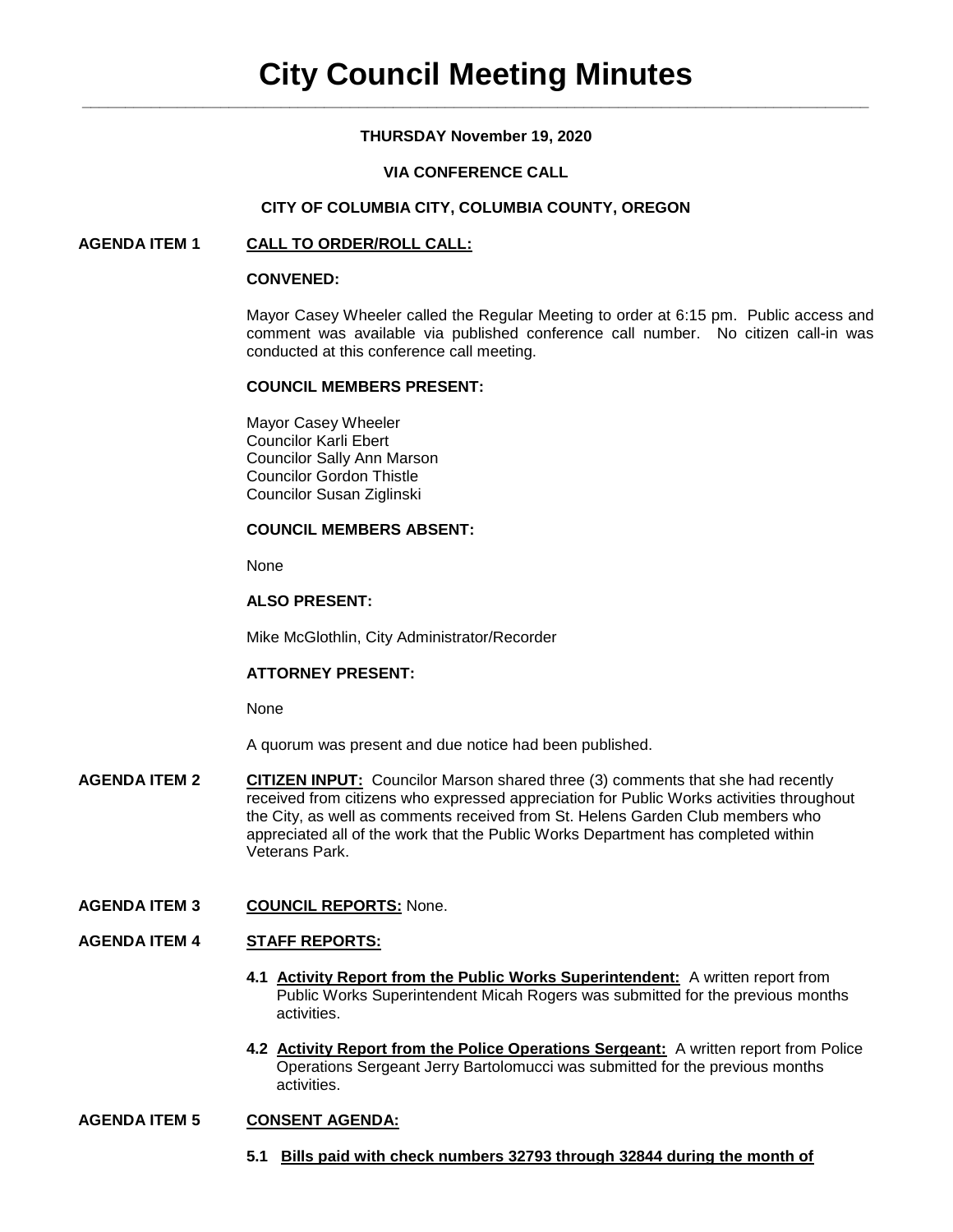2 - Regular City Council Meeting November 19, 2020

 **October, 2020.**

- **5.2 Financial Report for the month ending October 31, 2020.**
- **5.3 Minutes of the October 15, 2020 Regular City Council Meeting.**
- **AGENDA ITEM 6 UNFINISHED BUSINESS:**
	- **6.1 Second Reading of Council Bill 20-909: An Ordinance Relating to the City's Uniform Fire Code, Adopting the 2019 State of Oregon Uniform Fire Code as Amended, and Repealing Ordinance No. 00-556-O.**

SECOND READING OF COUNCIL BILL 20-909 WAS CONDUCTED BY COUNCIL. MOVED (MARSON), SECONDED (EBERT) AND APPROVED UNANIMOUSLY TO APPROVE COUNCIL BILL 20-909.

#### **AGENDA ITEM 7 NEW BUSINESS:**

**7.1 Council Bill 20-911: A Resolution Authorizing and Approving an Amended Clean Water State Revolving Fund Loan Agreement between the State of Oregon, Acting By and Through Its Department of Environmental Equality and the City of Columbia City, Oregon; Amending Resolution 17-1198-R.**

MOVED (MARSON), SECONDED (ZIGLINSKI), AND APPROVED UNANIMOUSLY TO APPROVED COUNCIL BILL 20-911.

**7.2 Council Bill 20-912: A Resolution Amending Resolution No. 04-823-R, Establishing the License Fees for Business Licenses, To Include an Annual License Fee for Short Term Rental (STR) Units.**

MOVED (THISTLE), SECONDED (MARSON), AND APPROVED UNANIMOUSLY TO APPROVE COUNCIL BILL 20-912.

**7.3 Council Bill 20-913: A Resolution Amending Resolution No. 00-697-R, a Resolution Establishing the License Fees for Business Licenses as Allowed Under Ordinance No. 400.**

MOVED (MARSON), SECONDED (ZIGLINSKI), AND APPROVED UNANIMOUSLY TO APPROVE COUNCIL BILL 20-913.

### **7.4 Council Bill 20-914: An Ordinance Amending Ordinance No. 20-920-O, The Columbia City Development Code, Chapter 7.60 (C) Commercial Zone,**

MOVED (ZIGLINSKI), SECONDED (THISTLE), AND APPROVED UNANIMOUSLY TO APPROVE COUNCIL BILL 20-914.

**7.5 First Reading of Council Bill 20-915: An Ordinance Amending Ordinance No. 346, Establishing Regulations and Rates for the City Water System.** 

COUNCIL CONDUCTED THE FIRST READING OF COUNCIL BILL 20-915.

**7.6 First Reading of Council Bill 20-916: An Ordinance Amending Ordinance No. 18-709-O; An Ordinance Regulating the Use of Public and Private Sewers and Drains, Private Sewage Disposal, the Installation and Connection of Building Sewers, and the Discharge of Waters and Wastes into the Public Sewer System(s); and Providing Penalties for Violations Thereof in the City of Columbia City, Columbia County, Oregon.**

COUNCIL CONDUCTED THE FIRST READING OF COUNCIL BILL 20-916.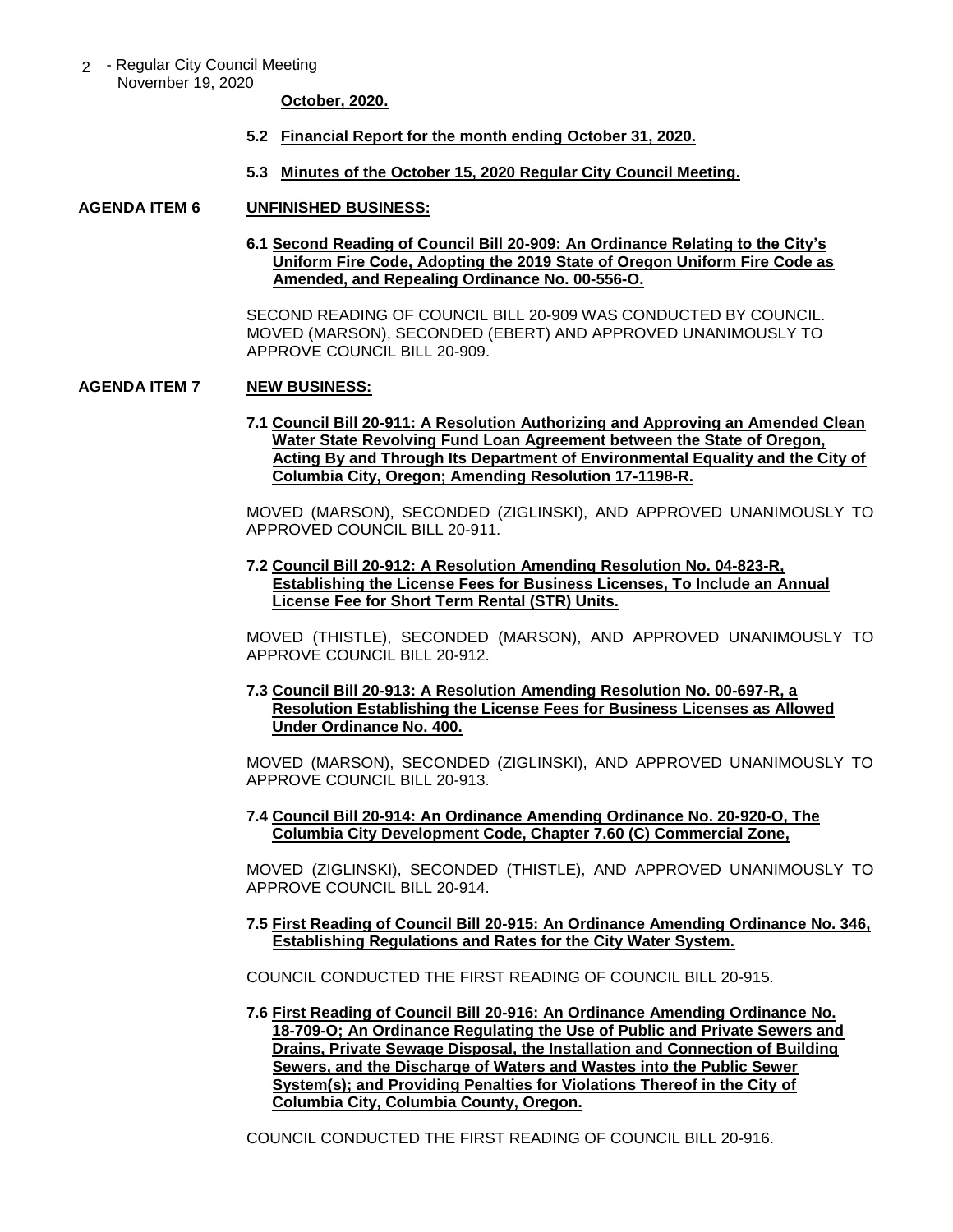- 3 Regular City Council Meeting November 19, 2020
	- **7.7 Review, discussion, and approval of a Settlement Agreement between the City of Columbia City and PCR, Inc. in regards to the 2019 Water System Improvement Project.**

MOVED (ZIGLINSKI), SECONDED (MARSON), AND APPROVED UNANIMOUSLY TO APPROVE THE SETTLEMENT AGREEMENT AS DRAFTED.

# **7.8 First Reading of Council Bill 20-917: An Ordinance Renewing a Garbage Drop Box Franchise, and Repealing Ordinance No. 10-664-O.**

COUNCIL CONDUCTED THE FIRST READING OF COUNCIL BILL 20-917.

# **AGENDA ITEM 8 OTHER BUSINESS:**

**8.1** The City Administrator/Recorder and Council discussed the following issues and activities:

> Matt Brown, Assistant City Manager for the City of St. Helens, joined the Council meeting in order to brief Council on a broadband initiative and project that is currently being conducted within his jurisdiction. Mr. Brown provided Council with an overview of the project to date with hopes of soliciting support from both Columbia City as well as the City of Scappoose. At the conclusion of Mr. Brown's briefing City Council, by consensus, agreed to proceed with a community needs assessment in order to gauge the need within the City for improved broadband services via the utility project.

> The City's annual external audit has been completed with all funds appropriately accounted for. The City Administrator will be participating in an audit exit interview with the City's auditors next week and will be forwarding the annual financial audit report as it is completed and received.

> The City's ePermitting system is fully operational at this time within the Planning Department. Helen Johnson has done a tremendous job in heading up this project which will benefit both citizens and contractors alike.

### **AGENDA ITEM 9 ADJOURNMENT**

**9.1** There being no further business to come before the Council, the meeting adjourned at 7:03 pm.

APPROVED:

Casey Wheeler Mayor

\_\_\_\_\_\_\_\_\_\_\_\_\_\_\_\_\_\_\_\_\_\_\_\_\_\_\_\_\_\_\_\_\_\_\_\_\_\_\_